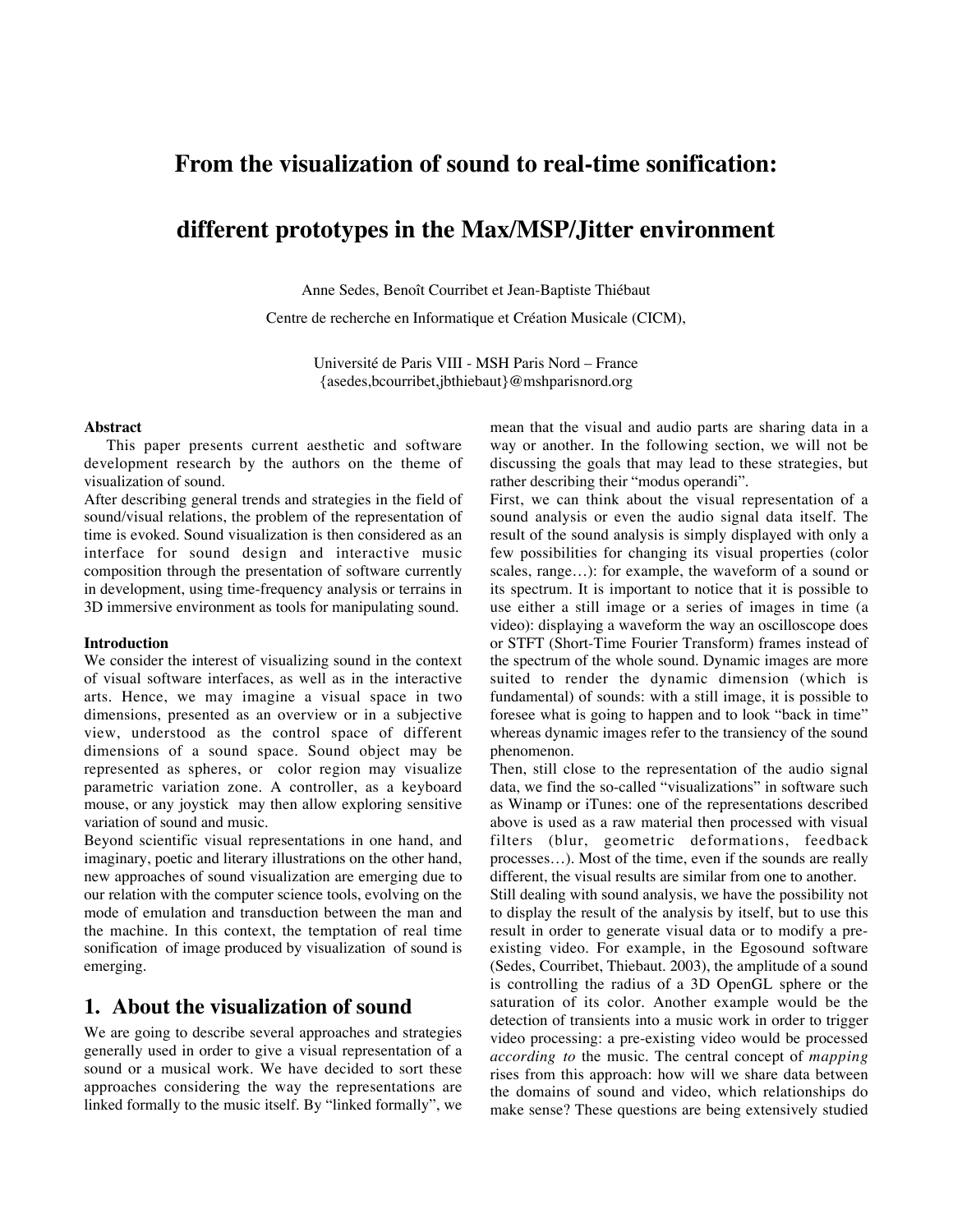thanks to the Max/MSP/Jitter environment, which makes it possible to perform both audio and video processing within the same software.



**Figure 1 : a sequential approach to sound/visual relations**

It is also possible to share data between these two domains without the sequential aspect described previously: global parameters can be sent in parallel to an audio unit and to a video processing unit. The *Egosound* software is a good example of this possibility: the cartesian coordinates of a virtual sound source (we will call them "intentional" parameters) are sent both to an audio spatialization engine and to an OpenGL renderer, so that the software displays what the user would see (the moving sound source) if the sound was visible. Benoît Courribet also used an audio/video granulation engine for his project Isol with percussionist Julien Tardieu: each time a grain of sound was produced, a 3D structure was deformed on the screen.



**Figure 2 : a parallel approach to sound/visual relations**

Finally we can consider many possibilities where no formal link exists between the audio and video parts: the most obvious example in this case is the pop music video clip. Assuming one decides whether or not the video is going to match with the sound characteristics, the results range from short plotted movies with no apparent link to the music (Radiohead's Karmapolice, for example) to extreme synchronization to the music like in Autechre's Gantz Graf video clip. It's interesting to notice that in the last example, it's hard to find out whether or not a formal link exists. Director Alex Rutterford has created this video clip, synchronizing 3D structures frame by frame according to the sonic events. It appears to be a visual annotation of a musical work, in the same way that it's possible to draw colored shapes and pictures on top of a sonogram in the GRM's Acousmographe software: though the sonogram represents a canvas, it is possible for the user to draw whatever shape he wants.

We have to note that one of the main problems occurring when trying to visualize sound is the choice of a representation for time. Time is often represented in an explicit way as a dimension of the image (usually horizontally from left to right, like in a music score), which modifies our perception of the music. Because all evolutions past and future can be seen at the same time, the mechanism of protensions and retensions described by philosopher Husserl is altered when the timeline is explicit.

### **2. visual interface of sound**

We have described many ways to give visual representations of sound or music, but it seems like we have focused on either analytic or artistic ways to consider the sound-visual relations. But what we will discuss now is the possibility to create a visual representation of a sound in order to use it as an interface for interactive music composition or audio signal processing.

We have seen previously that we can give what we will call an "intentional" visual representation of a sound by displaying graphically some parameters used for sound generation, audio signal processing, or even structural composition. Now we can think about manipulating this visualization in order to interact with the sound or music.

Following the concepts developed under the term of WaveTerrain Synthesis, we have decided to represent parameters by 2D monochrome terrains, the value of the parameter being mapped with the intensity of the colour. These terrains are then superposed and used as textures for a ground in a 3D virtual environment.

An image can be seen as the superposition of three planes, one for each of the red, green and blue (RGB) channels. Because the Jitter environment uses this formalism, we have decided to control three parameters, each one being linked to one of the RGB planes.

Hence, by moving virtually on this ground, the user is controlling the evolution of many parameters, outputting the values at the position where he is located. For every trajectory made on the ground, the user imprints his timeline, experiencing the structure of a piece actively and interactively. Though the 3D movement algorithm is used here with mouse control, it has been tested with many sensors (ultrasound, the "leaning chair" of installation La Terre ne se meut pas…) and we are willing to use it with motion capture systems.

Below, we can see a trajectory drawn on a terrain (clockwise from top-left corner) and the resulting evolutions of parameters (intensity of the colour, and amplitude/time representations) for each plane.



**Figure 3: a trajectory on a terrain leads to unique parameter evolutions**

Many software can be used to design terrains, we have developed our own interface in order to create terrains easily by drawing directly onto them: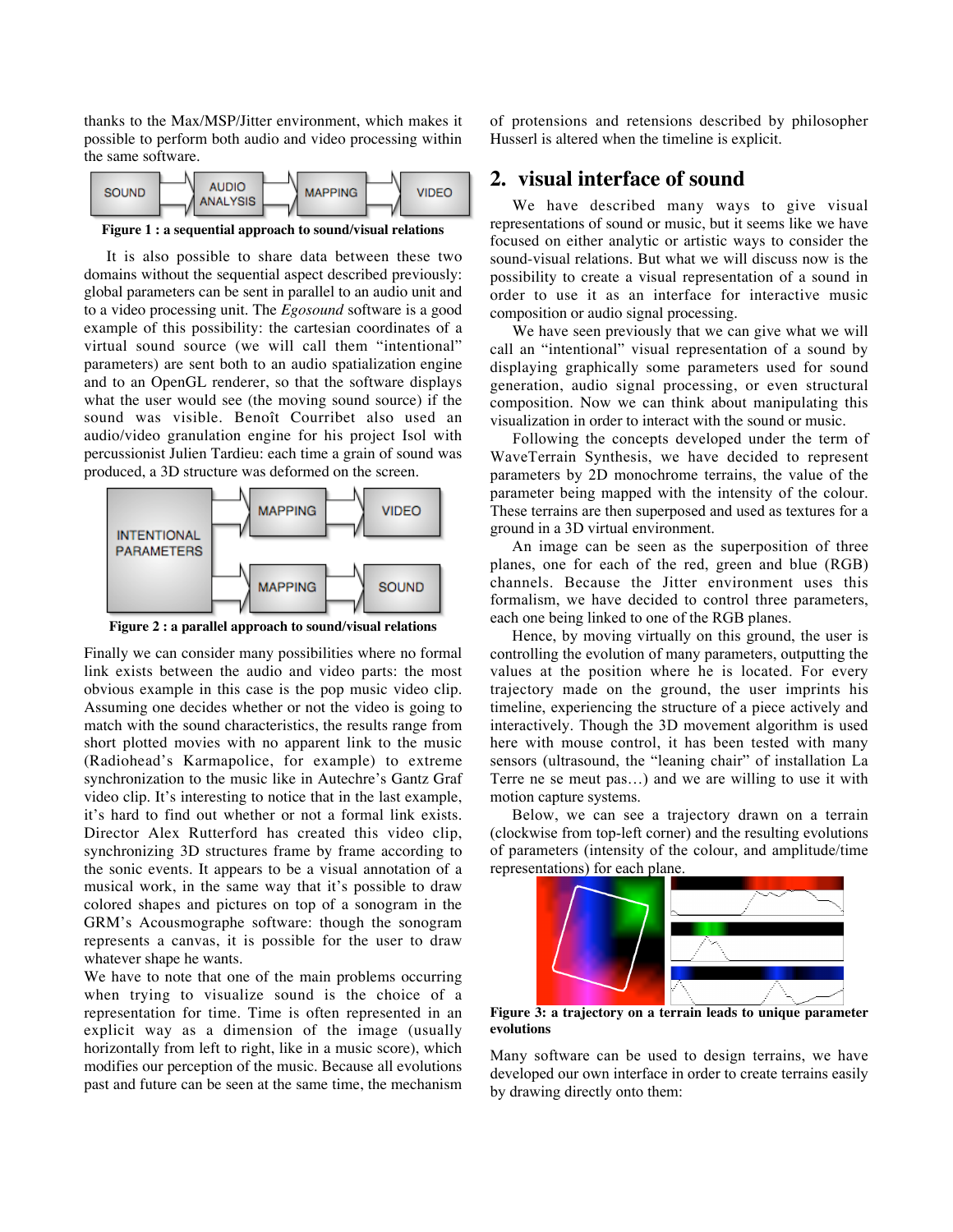

**Figure 4: our terrain design software, on the right, interpolation is used.**

Anne Sedes and the choreograph Laurence Marthouret work with such an interface to control adaptive sound spaces in real time for the stage.

### **3. The** *Sonos* **software**

We will now present a software named *Sonos.* The background of this work comes partly from the field of graphical synthesis (Curtis Roads 1996), which took several forms. First of all, the UPIC system (Unité Polyagogique Informatique du CEMAMu) conceived by Iannis Xenakis and associates researchers in 1977, which has evolved until now as real-time UPIC. In 1993, Vincent Lesbros developed the Phonogramme software. And recently, the Metasynth software (U&I software 1997) which is advertised by : "Paint with sound, compose with light".

*Sonos* is a real-time interactive software. It is a visual interface based on the STFT analysis. The aim of *Sonos* is to transform the sound helped by a graphical interface of the sound itself after analyze. In order to manipulate the sound graphically, we apply a STFT to a stream of input samples and draw it on a visual window. Scaled to a logarithmic view, the sonogram is then graphically modifiable. The resulting matrix of this transformation is then synthesized. The real-time quality of this software is conceptually complex, as the time itself can be modified with a scaling of its axis. According to the transformation, the output sound may have a completely different temporality. The gesture control is real-time: a modified parameter causes immediate transformations of the sound.

## **3.1. A time / frequency / amplitude representation**

These programs propose a time / frequency / amplitude representation of the sound and graphical function to draw the sound in time. The conceptual problem is to map a graphical gesture to a musical result, to transpose musical aesthetic consideration to a visual interface. This approach is highly creative but somehow conducts the user to draw a STFT. Influenced by real-time emerging interface like the one we presented earlier, our goal is to provide a more visual control of the sound synthesis.

The basic material of the process is the sound itself. The image on which we apply graphical transformation is a STFT representation. We are more dealing with digital effects than with synthesis. This working progress software has two main methods. The whole process is described in figure 4.



**Figure 5 : signal and data flow in the Sonos approach**

#### **3.2.First transformation method: dealing with sound like with image**

As the STFT represents amplitude, frequency and time, the transformation of this representation would necessary modify amplitude, frequency or time. This kind of transformation has been implemented with a phase vocoder (PV). Regarding sound like an image allows transformations that have not been implemented with a PV.

Considering that the sum of *n* vector of the STFT constitute a matrix, *Sonos* applies transformations to a whole set of vector. The basic sound is sequentially written in the matrix. For the display the matrix is resized to a logarithmic view so the user can act on the image the closer to its perception. The operations on the sound are inspired by the manipulation of images in the Jitter environment. Among them we focused on the rotation, zoom, blur and saturation. The rotation of the matrix has a progressive shift effect on the partials which creates a kind of glissando. Its duration depends of the size of the matrix. When the rotation is equal to  $\pi/2$ , the continuous partials of the basic sound become a noisy attack, and the transient attack becomes a continuous sound. This causes a deep modification of the time-domain of the input sound that is considered in the new system as a frequency axis. The horizontal zoom-in and zoom-out functions occur time